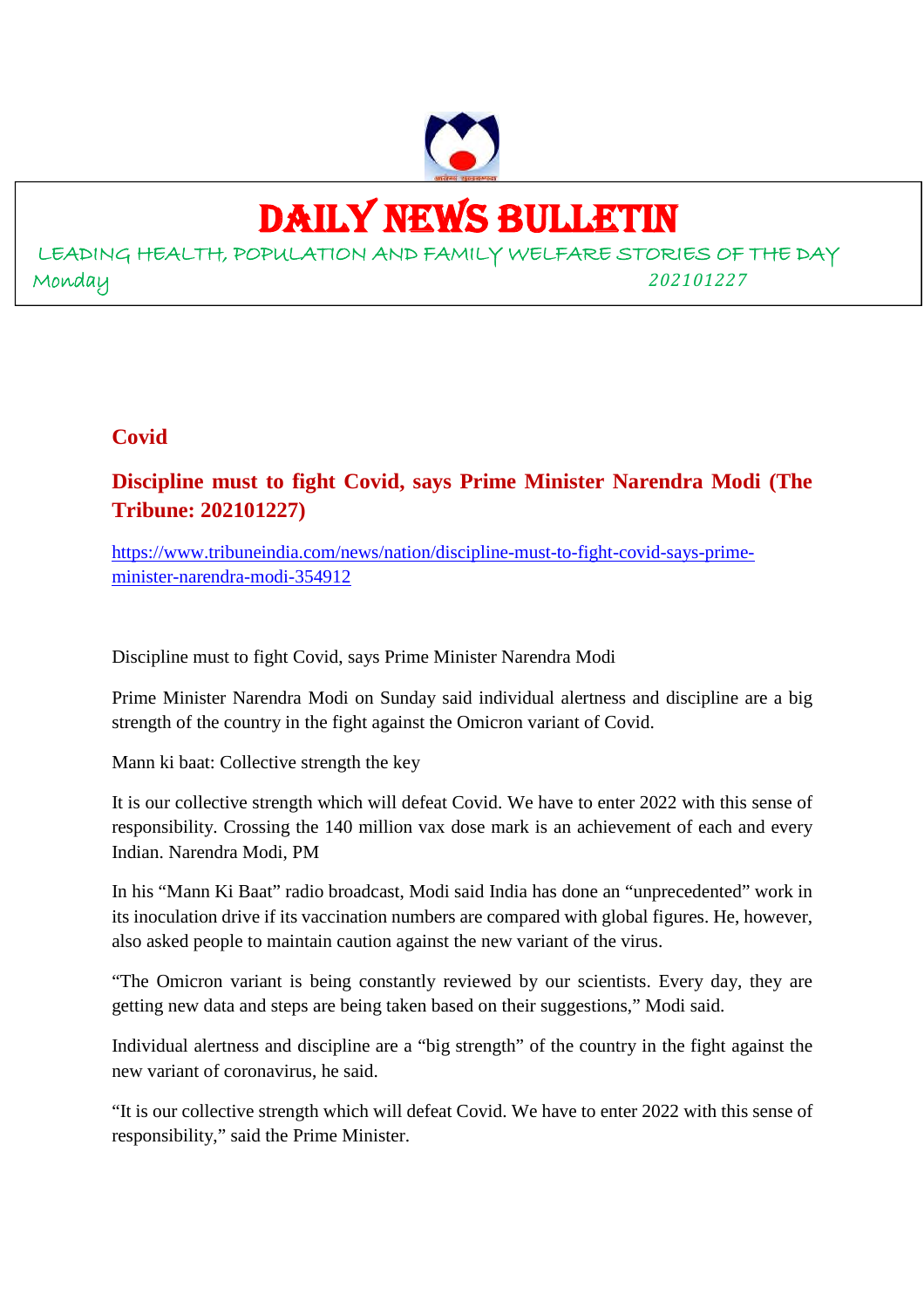"Crossing the 140 million vaccine doses is an achievement of each and every Indian. This shows the trust of every Indian in the system," he added.

In his address, Modi also paid tribute to Group Captain Varun Singh, who died last week after battling for life for several days after a chopper crash on December 8 that killed Chief of Defence Staff General Bipin Rawat, his wife, and other personnel.

"He inspired millions of Indians," Modi said.

The Prime Minister also spoke about Arunachal Pradesh's conservation efforts and said it was praiseworthy that the people of the state were willing to surrender their airguns to save birds.

So far, more than 1,600 airguns have been surrendered.

#### **Omicron less severe than Delta**

## **Omicron less severe than Delta: UK studies (The Tribune: 202101227)**

Hospitalisation rate lower for new variant

People line up for Covid tests in the Chinese city of Xi'an. AP/PTI

Two studies based on real-world Covid UK data on Thursday reported that the Omicron variant is less severe than the Delta variant, with fewer infected people requiring hospitalisation.

Research by Imperial College London found that people with PCR-confirmed Omicron are 40 to 45 per cent less likely to spend a night or more in hospital compared with the Delta variant.

Those with Omicron after a previous infection are 50 to 60 per cent less likely to be hospitalised, compared with those with no previous infection. However, the risk of hospitalisation is higher for those who are unvaccinated, according to the study.

"Our analysis shows evidence of a moderate reduction in the risk of hospitalisation associated with the Omicron variant compared with the Delta variant," said Imperial's Professor Neil Ferguson, who is the scientist associated with the UK's first complete stay-at-home lockdown during the first Covid wave in March 2020.

"However, this appears to be offset by the reduced efficacy of vaccines against infection with the Omicron variant," he cautioned.

The "high transmissibility" of Omicron could lead to health services facing "increasing demand" if cases grow at the rate seen recently, the scientist said after the UK recorded over 1,00,000 daily Covid infections on Wednesday. — PTI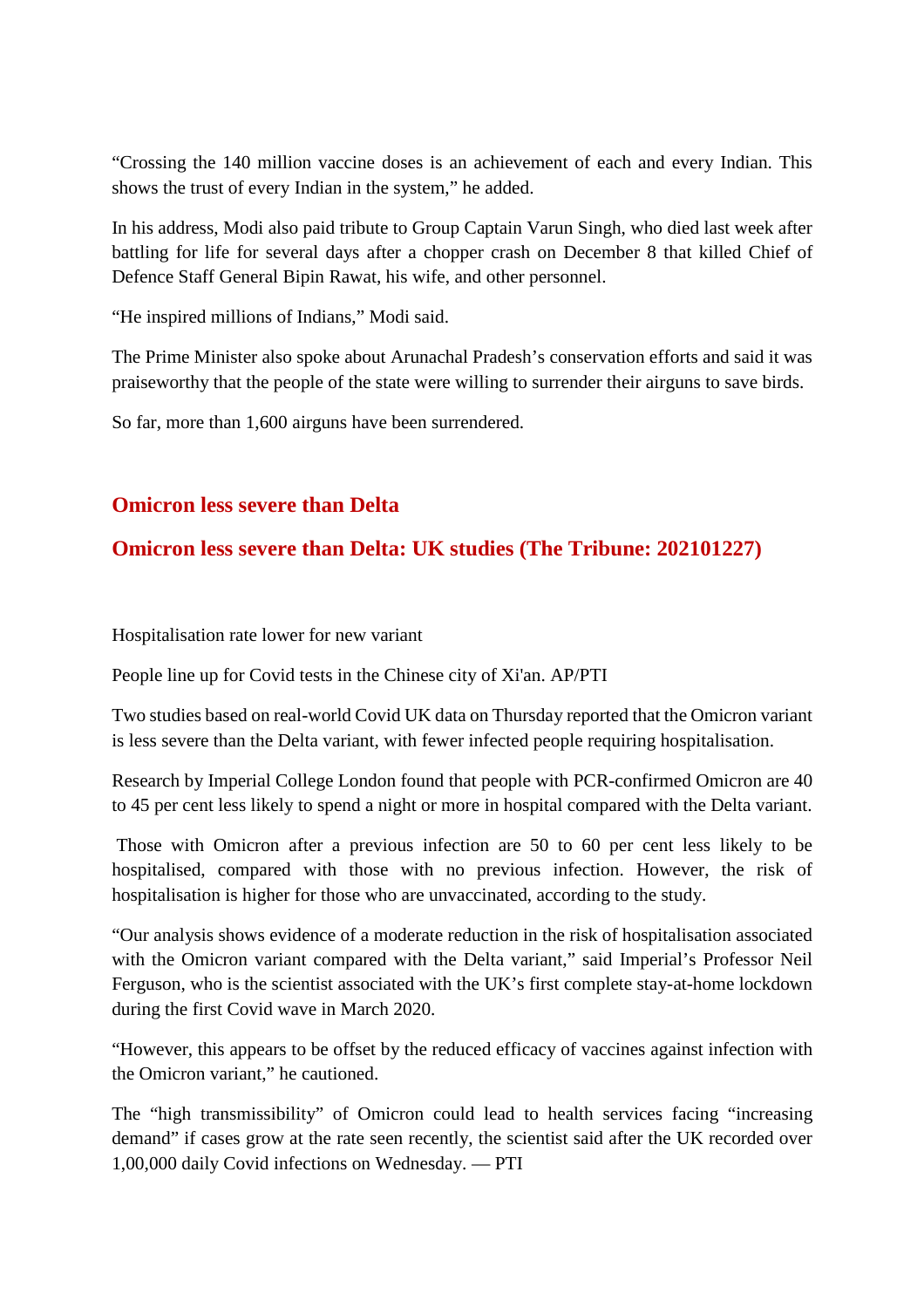High fatalities in S Korea

109 persons die in last 24 hours

Omicron: New South Wales reintroduces mask mandate

Curbs in Chinese city

Beijing: China plunged the city of Xi'an, which has a population of 13 million, into lockdown on Thursday to stamp out an increase in Covid infections, just weeks before it is set to host Winter Olympics. AP

# **COVID-19 PANDEMIC**

# **DGCI nod to Covaxin for use in children above 12 years with certain conditions (The Tribune: 202101227)**

https://www.tribuneindia.com/news/nation/dcgi-grants-emergency-use-authorisation-tocovaxin-for-children-above-12-354406

The Drugs Controller General of India (DCGI) has granted emergency use authorisation to Bharat Biotech's Covaxin for children above 12 years with certain conditions, sources said on Saturday.

The Subject Expert Committee on COVID-19 of the CDSCO on October 12 after deliberating Bharat Biotech's EUA application had recommended granting emergency use approval to Covaxin for use in the 12-18 years age group with certain conditions.

"The recommendations of the SEC were evaluated by another experts committee after which DCGI had sought additional data from the firm," a source said.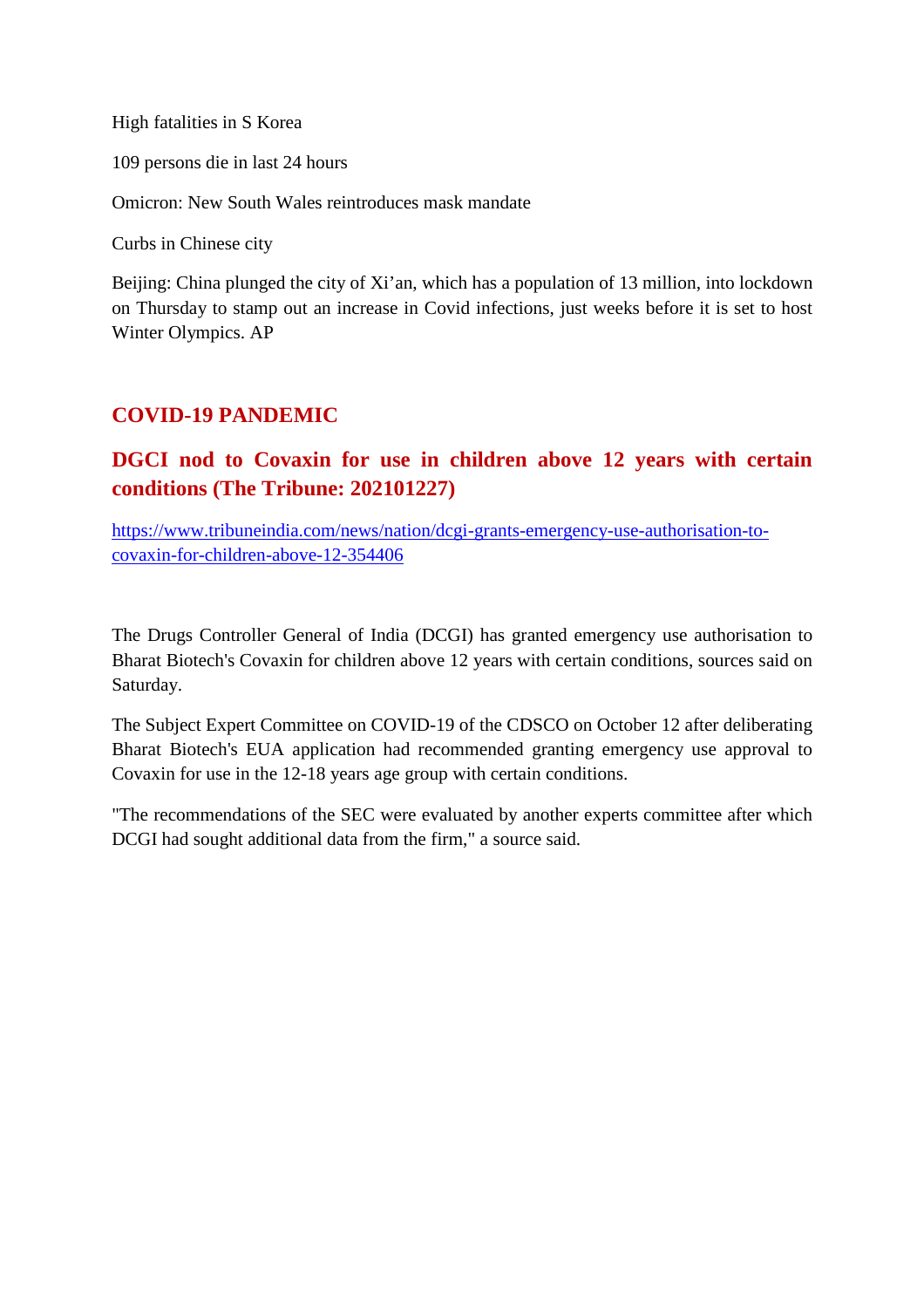# **Milder Omicron**

## **Research offers hope, but concerns remain (The Tribune: 202101227)**

https://www.tribuneindia.com/news/editorials/milder-omicron-35406

It's being described as a qualified good-news story, but with a strict warning against letting the guard down and 'getting ahead of ourselves'. Two studies suggest that compared with previous variants of the coronavirus, the Omicron infections more often result in mild illness, offering hope that the surge may be less disastrous than feared. Though early evidence suggests that fewer people are needing hospital treatment, the bigger concern is the sheer number of cases that could overwhelm hospitals because of the incredible rate of transmission. Already, a lakh cases have been reported in a single day in the UK. The reduction in severity is considered to be a combination of the fundamental properties of the new variant as well as high levels of immunity from vaccinations and previous infections. A deeper understanding of the severity of Omicron is still being advised.

As the number of Omicron cases in the country crosses the 350-mark, a poignant reminder of the horrifying scenes of the second wave has come from the Allahabad High Court. The judge has been forthright in pointing to the likely contribution of panchayat elections in Uttar Pradesh and West Bengal Assembly polls to a rise in infections that led to many Covid-19 deaths. The certainty of lakhs attending rallies without observing any Covid protocols has prompted the Bench to urge the Centre for putting a stop to political gatherings in election-bound states, and even consider putting off the UP polls.

It is a tough call and there will be fierce resistance, but the Election Commission, which faced criticism for inaction earlier this year, needs to mandate lesser crowds and virtual campaigning wherever possible. As the PM has asked officials to remain alert and tasked them with ensuring fully-functional oxygen-supply equipment in states, making an exception for the elections will only encourage non-compliance elsewhere. Already, to overcome the reluctance to take the jab, stringent curbs have been announced for the unvaccinated by several states, including Punjab and Haryana.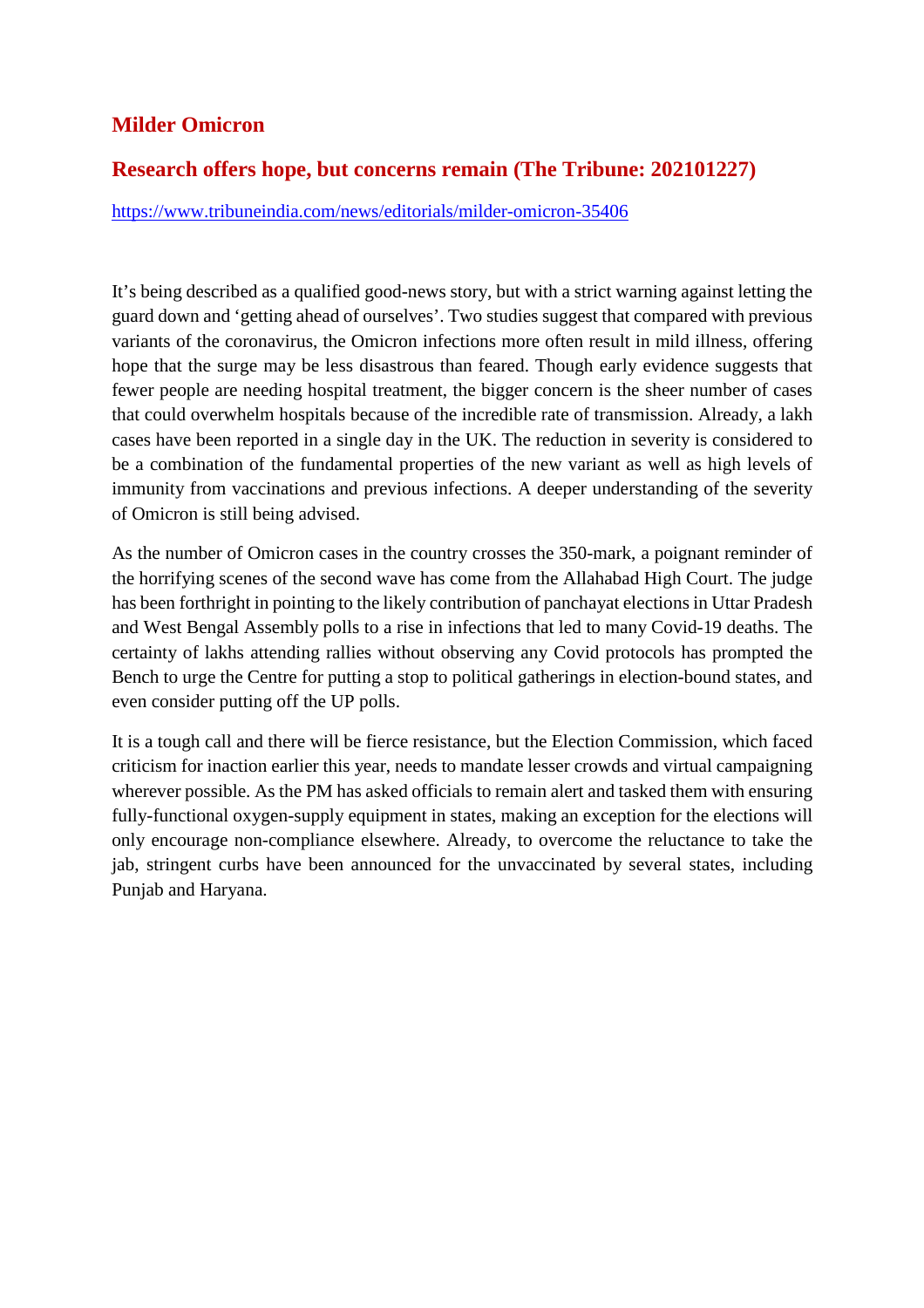#### **Pollution**

# **Delhi sees worst string of 'severe' AQI for Dec (Hindustan Times:202101227)**

**https://epaper.hindustantimes.com/Home/ArticleView**



The air quality in Delhi stayed in the severe zone on Sunday — the longest spell of such air days since 2015, when the Central Pollution Control Board (CPCB) launched the air quality index in the country. Delhi recorded an average AQI of 459 Sunday, the worst since November 12, when the index had a reading of 471, CPCB data shows. According to experts, local sources of pollution and meteorological factors such as poor wind speed have led to higher concentration of pollutants close to the surface. P3

# **Covid Surge- Omicron (The Asian Age:202101227)**

http://onlineepaper.asianage.com/articledetailpage.aspx?id=16059603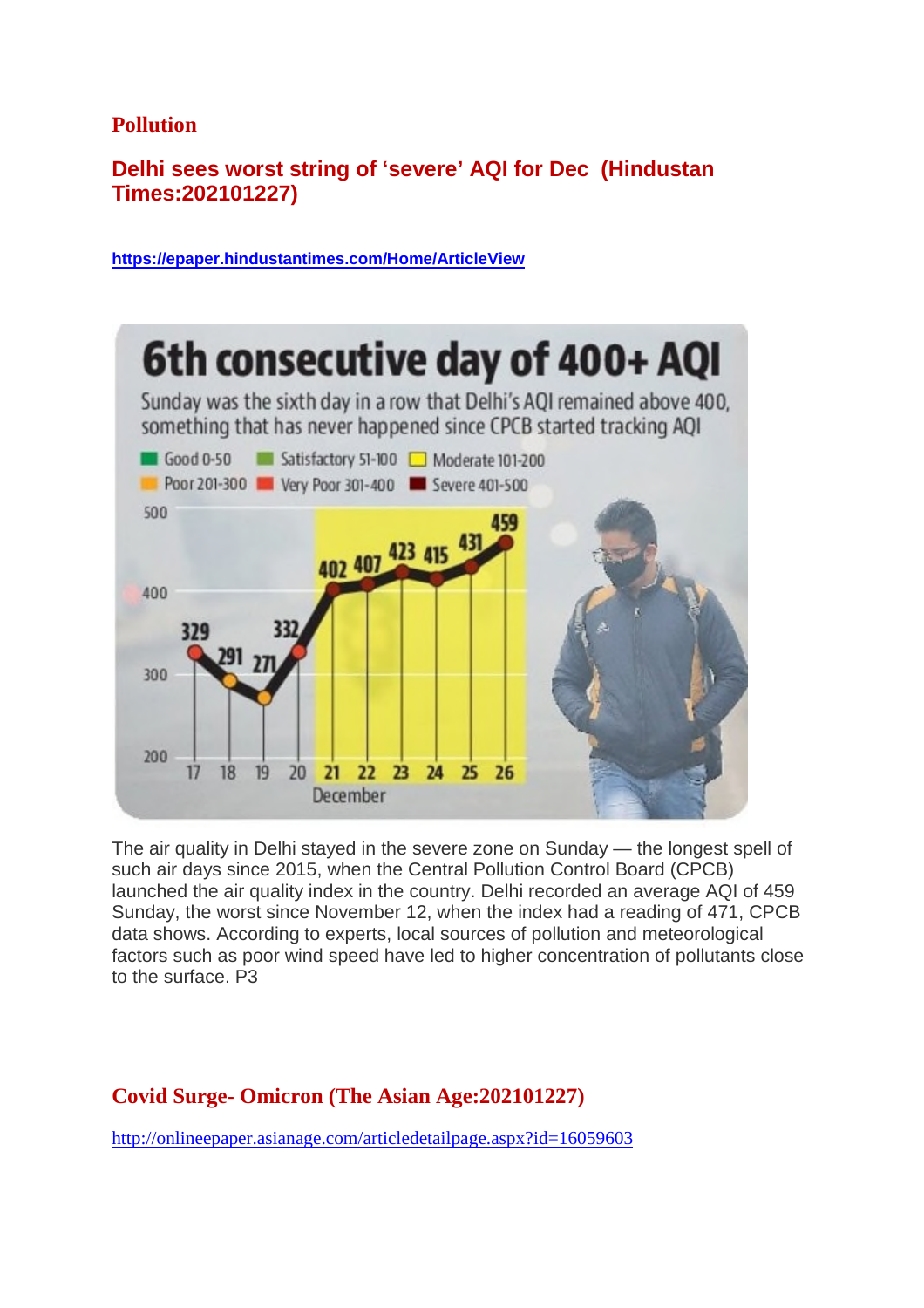# **Experts advise different vaccine for 'booster'** jab; suggest gap of 9-12 months after 2nd dose **Amid fresh Covid surge, Omicron tally above 500**

**SANJAY KAW** with agency inputs NEW DELHI, DEC. 26

A day after Prime Minister Narendra Modi announced plans to roll out a booster dose against Covid-19, the Central government is in the process of fixing a time gap of nine to 12 months between the second and third dose of the vaccine for its nationwide drive against the deadly virus. Some experts in the country's top technical advisory body on<br>Covid-19 vaccinations have recommended that the booster dose should be a vaccine based on a platform different from that of the first two doses.

The PM on Saturday night said healthcare and frontline workers as well as senior citizens aged above 60 years with comorbidities would be provided a "precautionary"<br>(third/booster) dose from January 10, while children in the age group of 15 to 18 years will get their first jab from January 3.

# From today, night curfew will be back in Delhi: 11 pm-5 am

**BHASKAR HARI SHARMA** NEW DELHI, DEC. 26

Night curfew will be imposed in Delhi from December 27 amid a rapid rise in Covid-19 cases. according to people familiar with the development. The night curfew will<br>remain in force from<br>11pm to 5am.

Delhi reported 290 Covid-19 cases, the highest in six months, and one related death in the last 24 hours amid the spread of

The need to provide booster doses has been necessitated due to the fast spread of the new Covid-19 variant Omicron. About 500 Omicron cases have already been detected across 19 states and Union Territories. Also, 6,987<br>more people tested positive for Covid-19 in the

the Omicron variant, according to data shared by the Delhi government's health department. The case positivity rate has  $climbed$  to 0.5 per cent - a critical level - and could trigger the "vellow alert" if it remains there for two consecutive days. Delhi, with 79 Omicron cases, accounts for the secondhighest number of infections caused by the new coronavirus variant in the country.

More on Page 2

past 24 hours, taking the country's total caseload to 3,47,86,802. The death toll due to the virus has now risen to 4,79,682 with 162 fresh fatalities reported in the same time span.

Delhi reported 290 fresh Covid-19 cases, the highest since June 10, and one Turn to Page 4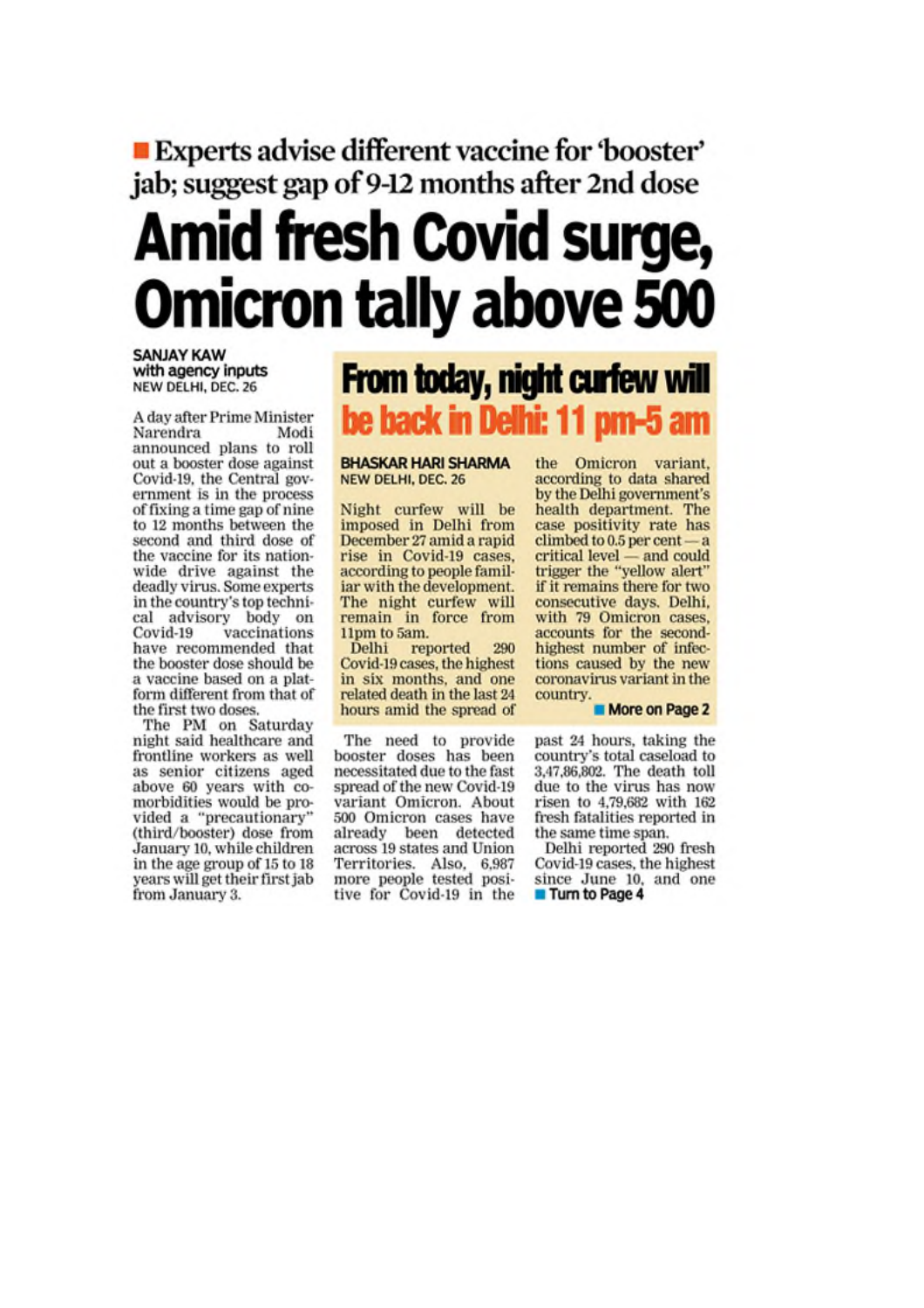# **Vaccine**

# **Protective' vaccine doses will strengthen defences against Covid (The Indian Esxpress:202101227)**

https://indianexpress.com/article/opinion/columns/protective-vaccine-doses-defences-againstcovid-7691701/

https://indianexpress.com/article/opinion/columns/tackling-a-public-health-challenge-is-ateam-effort-7691704/

⬤ K Srinath Reddy writes: Increase in ambit of vaccination comes as a relief to elderly, frontline workers, assuages parents' concerns amid threat posed by the Omicron variant

A municipal corporation worker administers a dose of Covid-19 vaccine to a beneficiary in Navi Mumbai (Express photo by Narendra Vaskar)

An unheralded announcement by Prime Minister Narendra Modi, on December 25, ended the suspense on when additional Covid vaccine shots would be provided to individuals at high risk of either age-related severe disease or repetitive occupational exposure to high viral loads. These groups would be eligible for "protective" third shots from January 10, 2022. This terminology serves two purposes. It is scientifically accurate to describe the first dose as the primer and the second dose as the booster. All additional doses are immunity enhancement doses that augment protection. Avoidance of the term "booster" also signals that previously administered vaccines still carry some protection. It also reassures those who are not eligible to receive the third dose as they are deemed to be at low risk.

To extend the protective cordon further, children in the 15-18 year age group will be eligible to get vaccinated from January 3, 2022 through a full vaccination schedule. Though it has been generally observed all over the world that infected children mostly experience mild illness, a high incidence of infection in the highly mobile age group may make some of them quite sick or predisposed to long-term complications. The move to provide vaccine protection to older children will comfort their parents and teachers. Coincidentally, regulators have now approved the use of Bharat Biotech's Covaxin in the 12-18 age group. It joins Zydus Cadila's DNA vaccine (Zycov-D) as an approved paediatric vaccine.

Editorial Decisions on shots for 15-18, boosters are welcome

The much-awaited announcement on permitting third doses comes as a relief to many elderly persons and frontline health workers who have been anxiously weighing the risks posed by a rapidly spreading new variant — Omicron. They are concerned that the immunity they acquired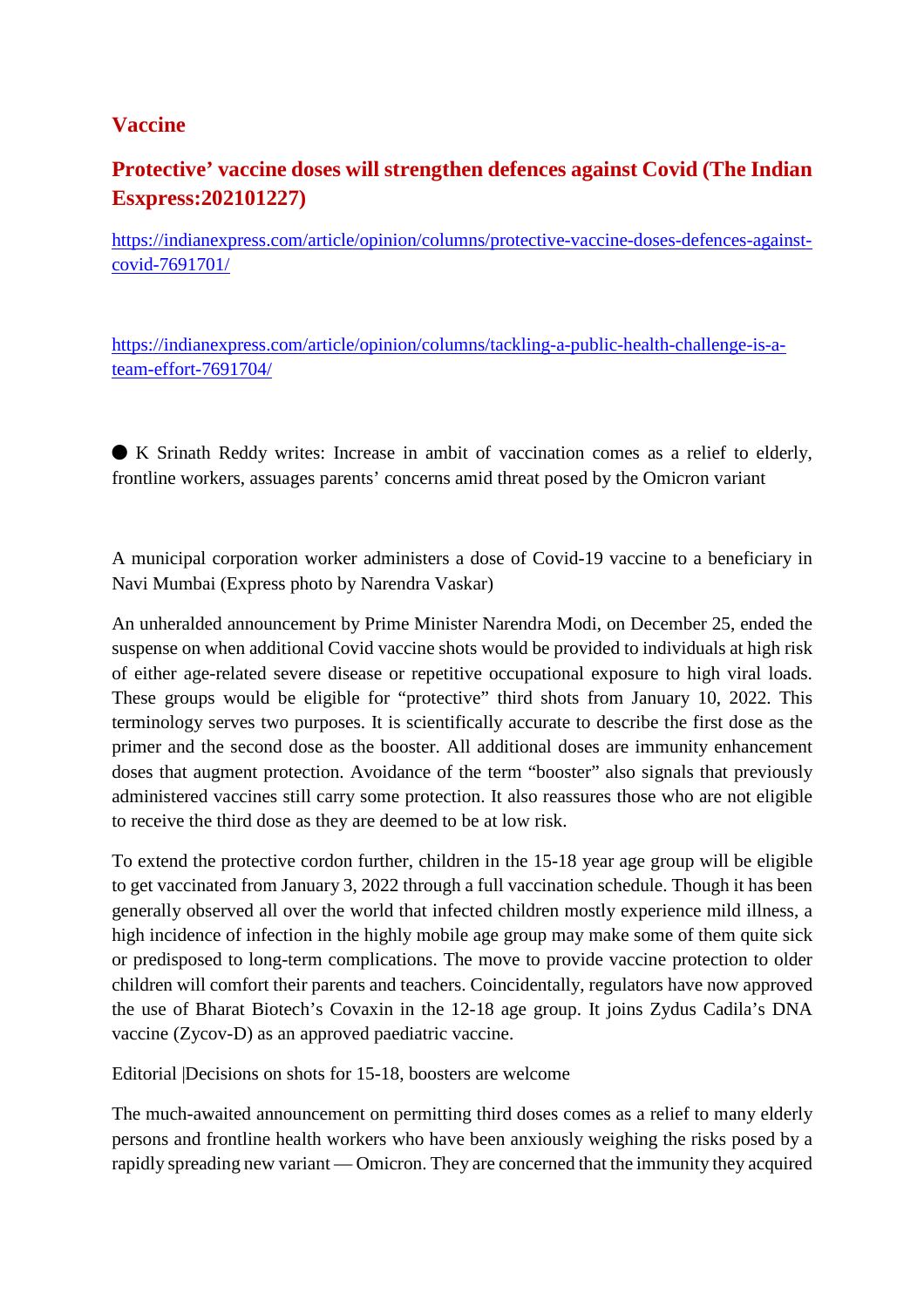in the first half of 2021 is unlikely to be protective this time against Omicron or even Delta which is still around. Accumulating global data and available sparse Indian data on breakthrough infections and re-infections align with the conclusion that Omicron has a high propensity for immune escape. Comfortingly, global data also reveal that third dose "boosters" will largely restrict Omicron and Delta infections to mild clinical illness which does not require hospitalisation or result in death.

Though the decision to expand vaccination coverage has been widely welcomed, some issues require clarification. Those guidelines may be provided by the government in the coming days. The questions pertain to the mode of ascertainment of eligibility for the elderly, the choice of vaccine for the third dose and the procedure for registration and certification.

'Protective' vaccine doses will strengthen defences against Covid

Xi Jinping's mission to dominate the Chinese Communist Party

Tackling a public health challenge is a team effort

The eligibility of frontline healthcare workers can be easily ascertained, as was done in the first half of 2021. Eligibility criteria for the elderly now come with a qualifier that a doctor must advise a third dose on the grounds of a "comorbidity" being diagnosed. Earlier, age alone was the criterion for registering an elderly person, aged 60 years or above, for Covid vaccination. Nether a documentary proof of comorbidity nor a physician's referral was needed. Will anyone above 60 years be able to register even now, without a formal document attesting co-morbidity? I hope so. If such proof is required, it may place poor people without ready access to a doctor at a disadvantage, especially in rural areas. In any case, there is a high prevalence of comorbidities in the 60+ age group. That justifies the presumption of the presence of a comorbidity in any person aged 60 years or older. The COWIN app will probably be upgraded to provide the pathway for freshly eligible older adults and children.

There is another group that needs to be considered as a priority group for administering the protective dose. These are persons of any age who are immunocompromised. They have low immunity due to a disease that makes them immunodeficient or are receiving therapies that suppress their immunity. Two doses of the vaccines are likely to elicit a weak or short-lasting immune response in such persons. Additional vaccine doses may raise their immunity levels and protect against severe Covid. Perhaps revised guidelines from the government will explicitly describe the eligibility criteria for these groups.

Presently, only two vaccines are widely available in our vaccination programme. Will there be more soon? This question is pertinent because global experience suggests that a "heterologous" booster (a vaccine different from the previous two doses) is better than a 'homologous' repeat of the same vaccine. There is conflicting evidence from studies about how effective a third dose of the AstraZeneca vaccine is against Omicron. We do not yet have national data on boosters. However, an accidental crossover in a small number of persons in Uttar Pradesh produced some evidence that a relay vaccination of Covishield and Covaxin resulted in a high immune response.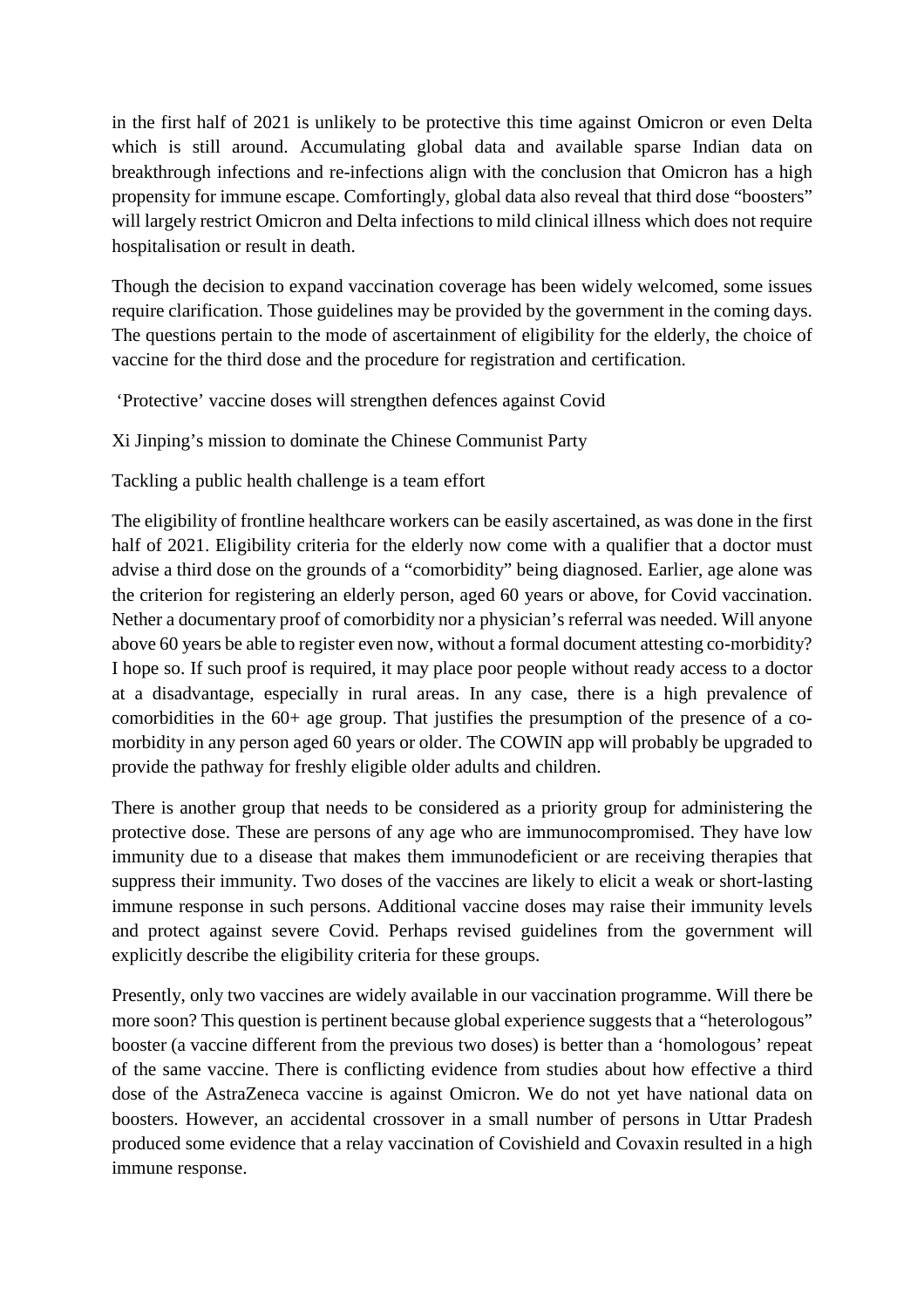Decisions related to heterologous and homologous vaccines will await government guidelines. Even if left to a physician's judgement, the supply chain situation will guide the selection of the third dose. If more varieties of vaccines are available, the choice of a heterologous third dose will be easier. In that context, the arrival of the subunit protein vaccines will be eagerly awaited, even as nasally administered mucosal vaccines are being trialled.

Restricting eligibility for the third dose to high risk groups of adults and older children at this stage is a wise decision for two reasons. The supply chain of vaccines is still not wide enough to immediately cover all adults and all children through the expanded programme. Even as production volumes are rising, India has to meet international obligations as well. Further, our vaccination teams cannot focus exclusively on Covid vaccination. Routine immunisation of children and pregnant women should not be neglected, as it is a high public health priority that lost ground in the initial stages of the pandemic. Extension of the protective doses to other adults and coverage of younger children can be implemented later when our domestic supplies of Covid vaccines are more abundant and vaccination teams can take up the full range of vaccinations

#### **public health challenge**

# **Tackling a public health challenge is a team effort (The Indian Esxpress:202101227)**

⬤ Anand Krishnan writes: Technical, bureaucratic and political efforts must come together

Scientists should realise that they need politicians and administrators to achieve public health gains and should learn to give them due respect. (Illustration by C R Sasikumar)

All major public health problems need combined technical, bureaucratic and political efforts to effectively address them with an understanding and respect for each other's role. Technical people or people of science are characterised by training and expertise in a specific area which they are expected to regularly update and provide advice on based on evidence. Policymakers or elected representatives are the ones who choose the final set of interventions and arrange for the resources to implement them. Bureaucrats, or those engaged in administration, work through a hierarchical system to implement these interventions or programmes to achieve a given result. While technical people derive their power from their knowledge and expertise, bureaucrats exert their power due to their position in the hierarchy, and politicians derive their power and legitimacy directly from the people. All are expected to work to maximise the public good without any personal agenda.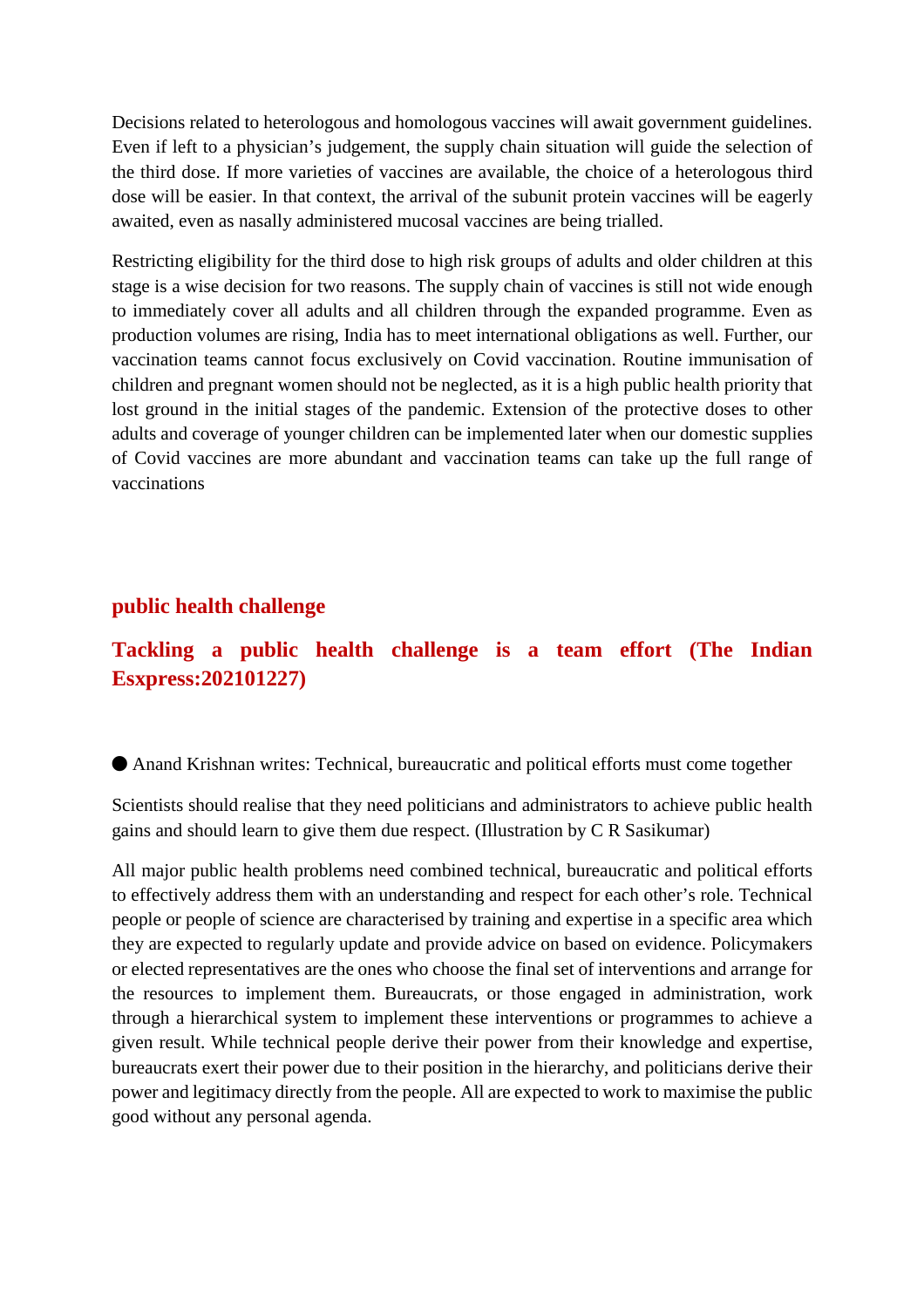In simpler terms, technical people identify possible solutions and their characteristics, politicians choose the intervention mix, provide resources and the bureaucrats implement them. Let's take the example of routine vaccination. Sequential actions and decisions are related to the generation of evidence on the disease burden and effectiveness of a vaccine, recommendations by the National Technical Advisory Group on Immunisation (NTAGI), acceptance of these recommendations by policymakers and allocation of sufficient resources and finally, implementation in terms of arranging logistics and ensuring supply by administrators. The field level implementation would again be carried out by technical implementers, usually monitored by a lower-level bureaucrat.

'Protective' vaccine doses will strengthen defences against Covid

Xi Jinping's mission to dominate the Chinese Communist Party

Tackling a public health challenge is a team effort

However, we know that in real life all this does not happen sequentially, and overstepping of boundaries, knowingly or unknowingly, occurs by all three sets of people. During the current pandemic, many scientists have openly taken positions on different pandemic response options including lockdowns or school closures, which involve issues way beyond science. The use of mathematical models to justify a particular political point of view was noted. The choice of people in NTAGI (National Technical Advisory Group on Immunisation) may have political overtones. Many high-level technical people are also known to use their personal influence over policymakers to facilitate the process of policy development, or at least in setting the agenda.

A typical bureaucratisation of a response is that the process becomes more important than the end. The best example of such a tendency is when targets are fixed for everything and they become the end in itself. Often, such target setting is politically driven. However, we have enough experience — from sterilisation drives to reporting of cholera and malaria — to know that fixing targets creates problems such as fake entries or non-entries. The practice of thermal testing and collecting phone numbers outside malls and offices when the pandemic is at a lowebb is clearly a massive exercise in futility. The restriction of basic public benefits to those who are unvaccinated is an exercise of power in the worst possible sense and has no scientific basis.

Both administrators and politicians want to be seen as doing something even if these are not scientifically appropriate. Is this acceptable if it helps governments gain trust and if there is better adherence to other interventions? Scientists will not agree. Lack of a clear-cut technical definition of community transmission enabled politicians to have a particular "narrative". In addition, commercial interests, say of drug or vaccine manufacturers, are known to influence decisions through any of these three groups of people.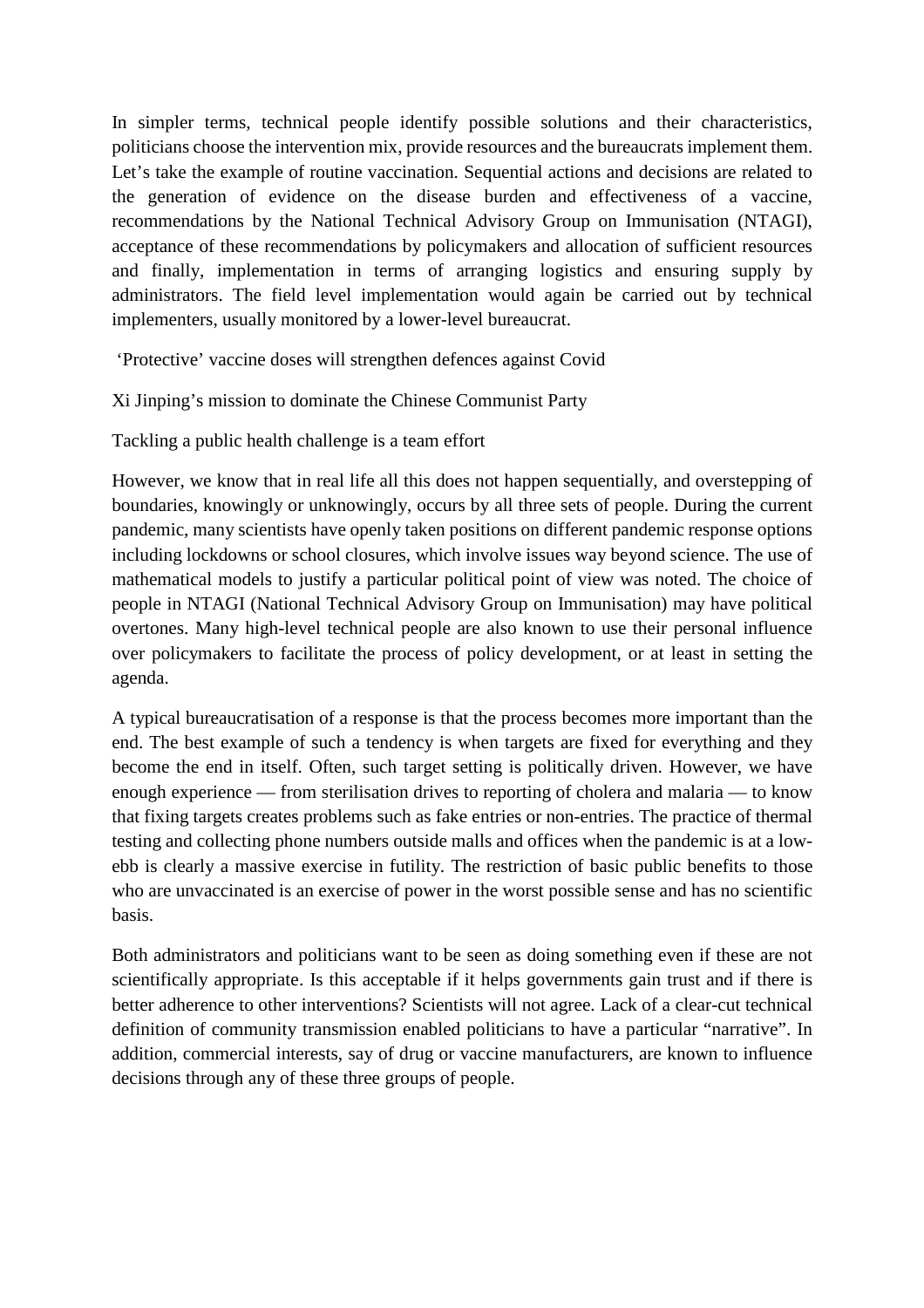A former DG of ICMR is once said to have remarked that there are no technical people at ICMR headquarters and that all the "scientists" have become bureaucrats. Even the WHO has been struggling to define the right combination of technical and bureaucratic staff. Does the WHO do science or manage science? Most knowledgeable people would say that it manages science, and gets others to "do" the science part. Is the WHO's work technical or more political, especially as it navigates inter-country issues, especially during a pandemic. Quite evidently, the WHO's oversight is political in nature.

This problem is not restricted to health and sciences. Such things are also seen in defence, finance, economic, and agriculture ministries, to name a few. Most of these ministries have a running feud between the technical and bureaucratic wings. These fault lines have always existed but become critical in an emergency — for defence in a war-like situation, for the finance ministry in an economic crisis and for health in a pandemic.

In general, whenever such a debate on crossing boundaries arises, the narrative is always that science is right or has the right answers whereas politicians and bureaucrats are somehow lower in the pecking order. Is this viewpoint valid? Knowledge is useless if it is not applied for public benefit. It is politicians and administrators who enable this to happen. While one can have a clear boundary in pure sciences like mathematics or physics, this is not true for applied sciences like medicine and definitely not applicable to public health. The 19th century German physician and thinker Rudolf Virchow once said "Medicine is a social science and politics is nothing else but medicine on a large scale". He meant that while public health has to identify solutions, its implementation is in the hands of politicians.

I believe that rather than calling for doing away with turf wars, we work towards defining clearer boundaries between these three wings, so that one wing hands over the driver's seat to the next with a well-defined endpoint. There is also a need to put in place better dialogue mechanisms to sort out fractious issues. After all, technical issues will impact implementation and vice versa. Clearer boundaries also help in ensuring accountability, something that we need to have in this pandemic, at some point of time.

While, our preparedness to deal with future pandemics requires all these three wings to review their role and approach, I will restrict my advice to scientists. For that, I cannot do better than to paraphrase the advice of Alfred Sommers: Be balanced, objective and credible. Wait till the evidence is solid; if the data are wanting, accept that you may not have all the answers but in an emergency don't hesitate to give a guarded opinion. Perspectives other than science are also valuable as health policy involves issues other than what epidemiologists and other scientists know or care about, so do not go beyond your area of expertise.

Scientists should realise that they need politicians and administrators to achieve public health gains and should learn to give them due respect. This problem of overstepping boundaries can only be minimised by aligning public health, administrative and political goals by mutual dialogue.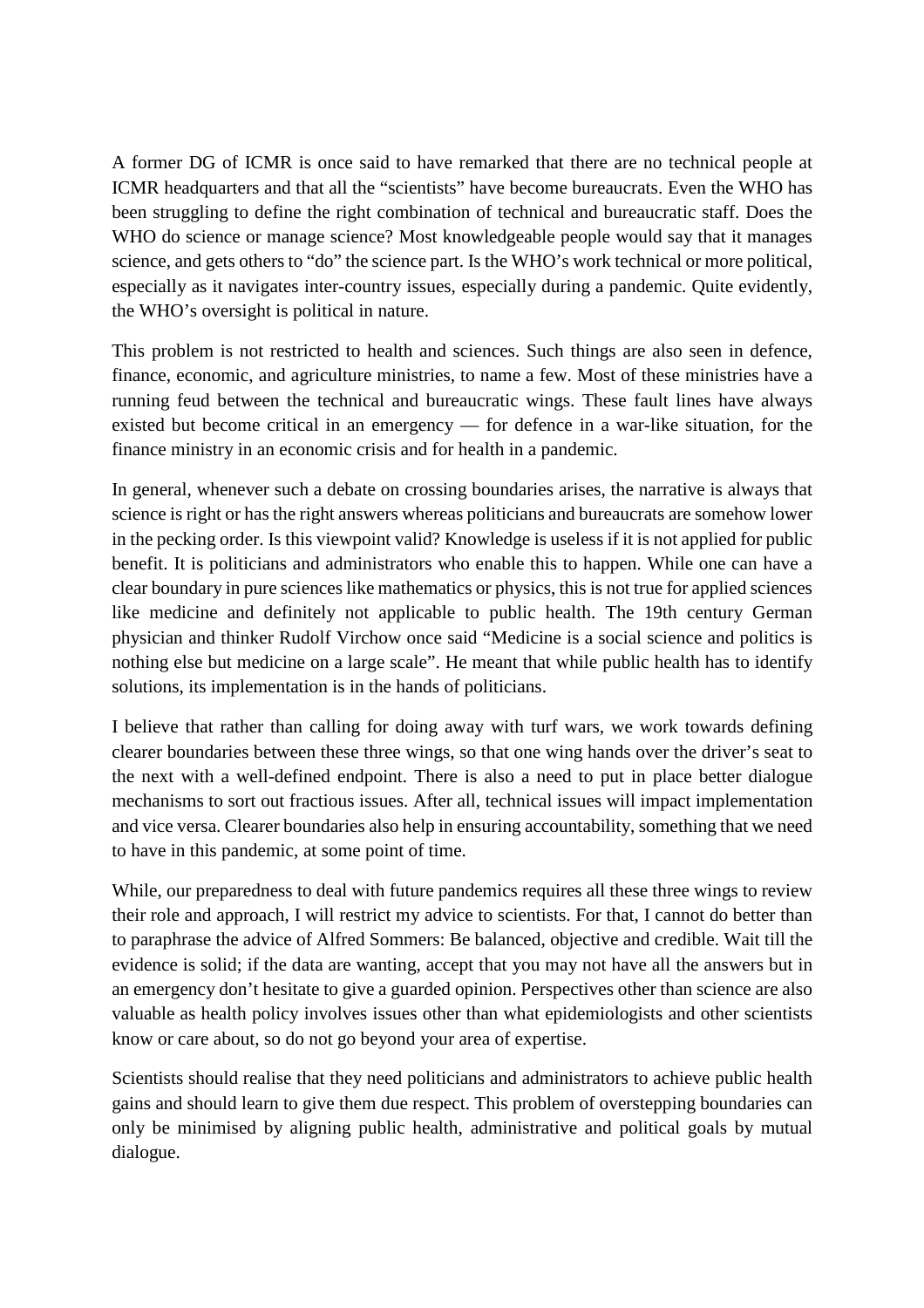#### **Booster shots, vaccinating**

# **Booster shots, vaccinating 15 to 18-year-olds (The Indian Esxpress:202101227)**

Decisions on booster shots, vaccinating 15 to 18-year-olds, are welcome

https://indianexpress.com/article/opinion/editorials/covid-omicron-vaccine-the-next-steps-7691717/

● The Hyderabad-based company's performance during the inoculation project for adults it complained of production constraints several times in the past six months — should be a cause of concern

A large section of experts believes that a mix-and-match approach to vaccination is better for shoring up immunity compared to an additional jab of the vaccine administered in the primary phase of inoculation.

India will begin 2022 with a new phase of Covid inoculation. On December 25, Prime Minister Narendra Modi announced that vaccination for children in the age group of 15-18 years will begin from January 3. Booster doses — PM Modi described them as precautionary shots will be administered to healthcare professionals, frontline workers, and senior citizens with comorbidities from January 10. While the decision on vaccines for children has been on the cards for about two months, the emergence of the Omicron variant of the coronavirus seems to have lent greater urgency to the government's efforts to introduce booster shots. ICMR's real-time tracker shows that breakthrough infections are less than 2 per cent in the general population and around 7 per cent in frontline workers. However, studies point to waning immunity after eight to nine months of receiving the second shot. And Omicron appears to have made the case for boosters even stronger with preliminary data indicating that the variant has evaded vaccineinduced immunity in 50 per cent of those it has infected in India. The highly contagious nature of the variant also increases the risk of infection in the unvaccinated younger population. The decision to broaden the ambit of the inoculation project is, therefore, welcome.

A large section of experts believes that a mix-and-match approach to vaccination is better for shoring up immunity compared to an additional jab of the vaccine administered in the primary phase of inoculation. In India, too, there is preliminary consensus that booster recipients shouldn't receive a third dose of Covishield or Covaxin. The country is well placed to meet this challenge. The government has made advance payments to the Hyderabad-based Biological E to reserve 30 crore doses of the Corbevax vaccine. The jab that teaches the immune system to make antibodies using spike proteins has been heralded as a stronger shield against variants such as Omicron compared to viral vector vaccines such as Covishield and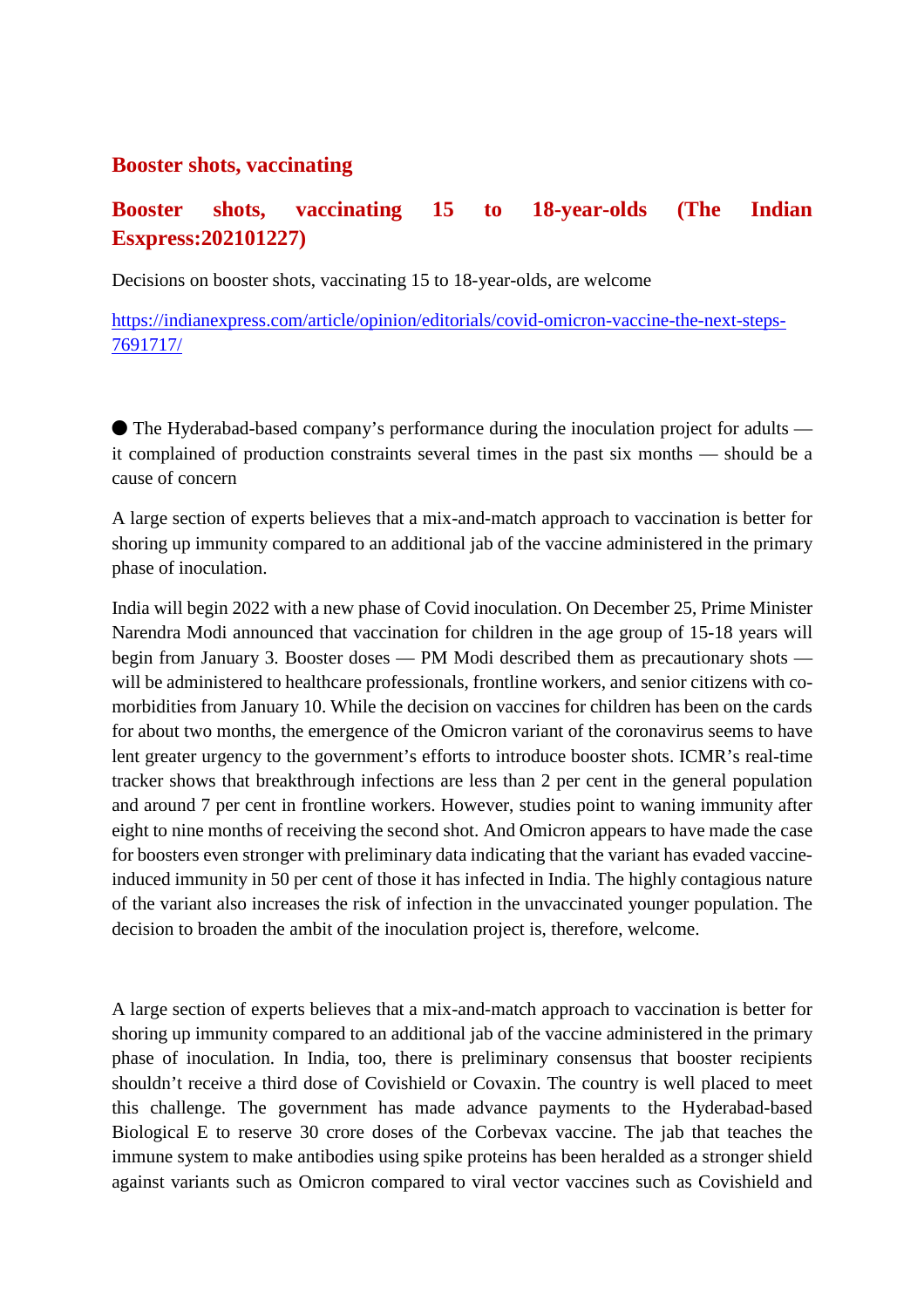Covaxin. Covovax, manufactured by the Serum Institute of India under licence from the USbased Novovax, also uses a protein-based platform. Though these vaccines take more time to develop, they are more affordable, and their production is easier to scale up. The SIImanufactured vaccine has already received an Emergency Use Approval from regulatory authorities in Southeast Asia and the WHO. The Drugs Controller General of India has, reportedly, asked the Pune-based company for more data over its EUA application for Covovax. The regulator's doubts must be cleared urgently to enable a decision on the most effective booster.

In October, the DCGI gave an EUA to Zydus Cadila's vaccine for children above the age of 12. On December 25, a few hours before the PM's speech, the regulator approved the use of Bharat-Biotech's Covaxin for the young population. But the Hyderabad-based company's performance during the inoculation project for adults — it complained of production constraints several times in the past six months — should be a cause of concern. There is no time to lose in sorting out such sticky matters.

#### **loneliness**

# **Dealing with loneliness: 'Talk to as many people as you can'(The Indian Esxpress:202101227)**

With hectic work schedules, erratic sleep patterns, lockdowns and work-from-home, having meaningful, real-life conversations are getting increasingly difficult.

Read on to find out how you can combat loneliness. (Source: Pexels)

In the present day and age of hyper-connectivity, getting in touch with people is now easier than ever. While the world keeps making leaps and bounds in technological advancements, life in urban spaces can often get quite lonely.

With hectic work schedules, erratic sleep patterns, lockdowns and work-from-home, having meaningful, real-life conversations are getting increasingly difficult. How do you help yourself from loneliness? Olivia Remes, creator and host of The Cambridge Talk Show, a weekly radio show focusing on lifestyle matters and mental health, shared an inspiring TEDx talk to help cope. Check it out here:

She explained how in the current times, it's easy to get caught up with life and lose touch with friends and loved ones. "I'm sure you would agree that this is so interesting that loneliness can physically harm you. The problem is that more and more people are lonely today, in fact it's almost 1 in 3 people. You'd think that with social media, smartphones and facetiming that allow us to get in touch with one another instantly that we'd feel more connected. But actually,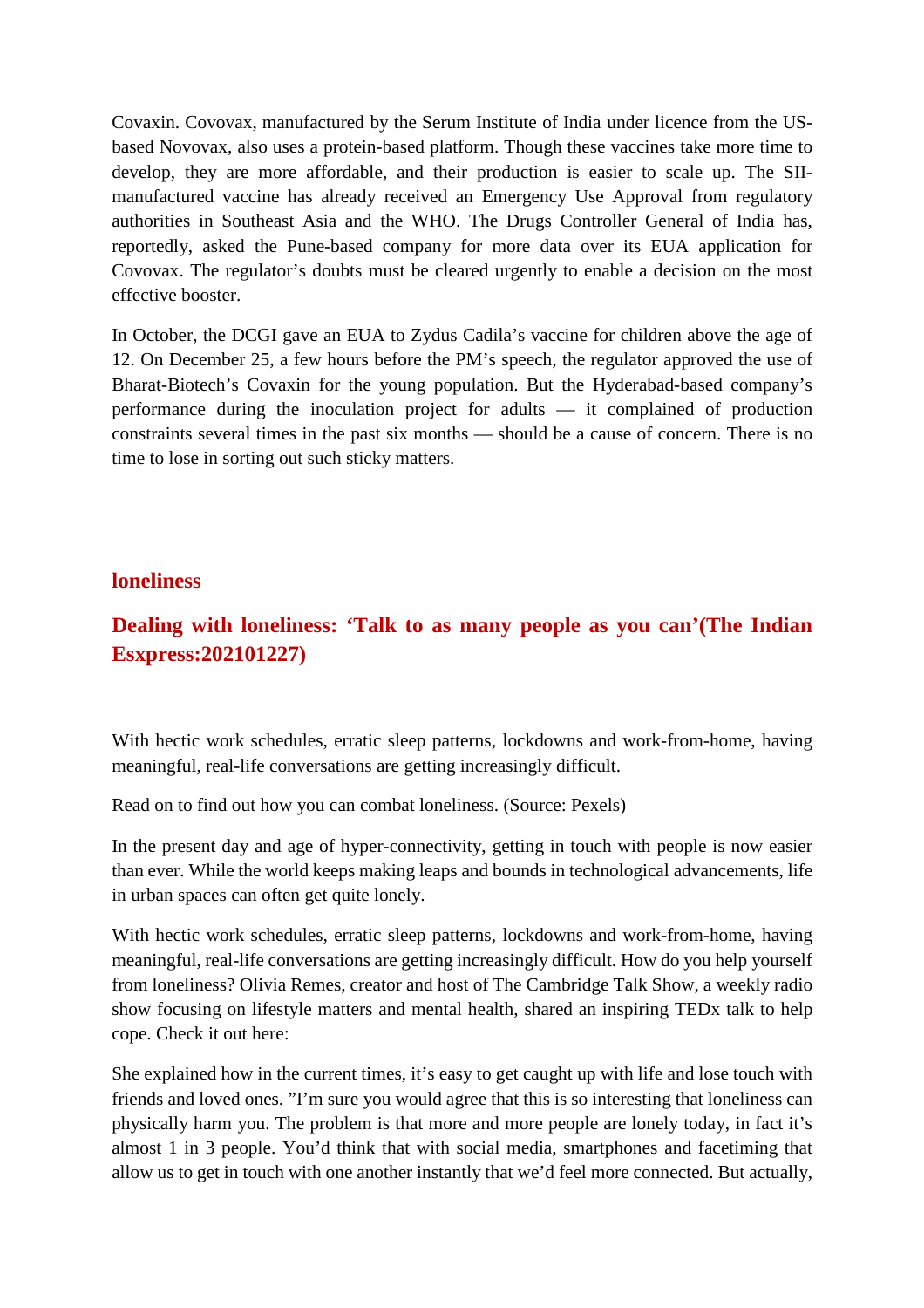the opposite is true: we're lonelier than ever, more depressed and anxious than ever and people are turning to therapy and antidepressants to cope."

She suggested talking to new people to help combat loneliness. "The first strategy to get rid of loneliness is to start talking with as many people as you can."

She recognised that this advice is easier said than done but she recommended starting small, and incorporating small conversations with new people in your regular day-to-day life.

Her next suggestion was to form meaningful relationships with people by engaging in honest conversations. "If you want to take your interactions to a whole new level and create connections that are real with people then you have to share about yourself and open up tell stories about yourself."

# **Ayurveda advice**

# **Ayurveda advice: Check out this 'top tip' for indigestion (The Indian Esxpress:202101227)**

https://indianexpress.com/article/lifestyle/life-style/holiday-ayurveda-advice-indigestion-7691202/

Ayurvedic expert Dr Nitika Kohli suggested a remedy of 'detox water' to help combat indigestion.

indigestion-pexelsRead on to know the recipe of a "detox water". (Source: Pexels)

With Christmas and New Year celebrations, it is hard to keep overindulgence at bay. Holiday special food — decadent and delicious — is hard to resist and we won't blame you if you ate too many cakes!

Rich dinners and filling snacks may take a toll on your body and gut, leading to problems like indigestion, flatulence etc. Ayurvedic expert Dr Nitika Kohli took to Instagram to share remedies.

ALSO READ |How good gut health can lead to glowing skin

"Yep, overindulgence is one thing that comes with the festive season! Unfortunately all the rich food and drink, large meals and eating late into the night are all common causes of indigestion."

She suggested a remedy of 'detox water' to help combat this issue. Take a look at the post here: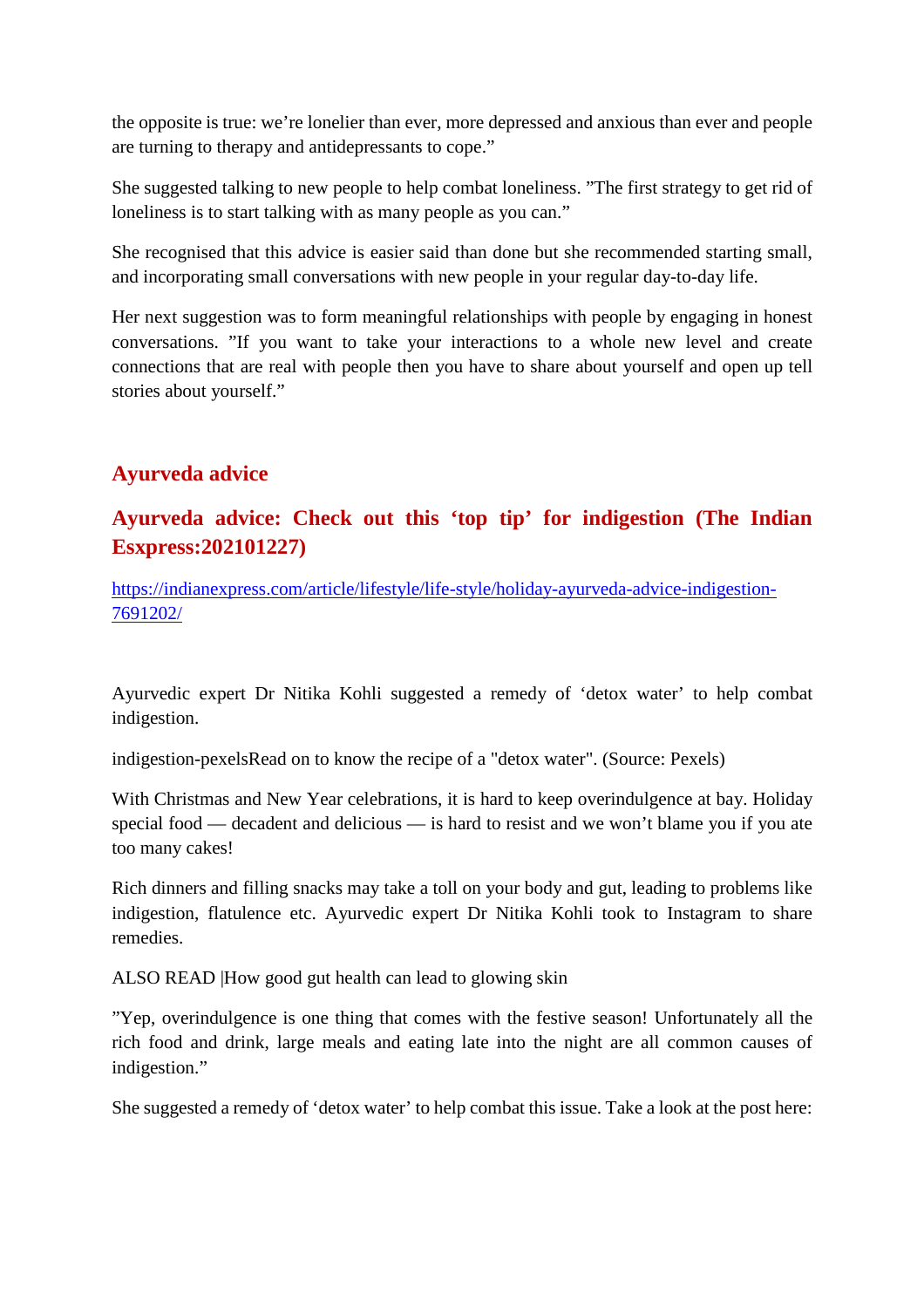Dr Kohli said, "Christmas is the one time of year when all our willpower goes out of the window. All we want to do is sit in our Christmas PJs and never saying no to just one more bite of the cakes."

Take a look at the detailed recipe of a 'top tip' to keep pesky indigestion at bay:

\*Water– 1 cup

\*Fennel seeds– 1 tsp

\*Ginger– an inch, chopped

\*Ajwain or Bishop seeds– 1 tsp

\*Cloves–2

\*Jaggery– as per preference

## **childhood obesity**

# **Study suggests childhood obesity linked to mother's unhealthy diet before pregnancy (New Kerala:202101227)**

Supporting women to eat a healthy diet pre-pregnancy could reduce the risk of obesity for their children, suggests the findings of new research l-> View it--> https://www.newkerala.com/news/2021/181961.htm